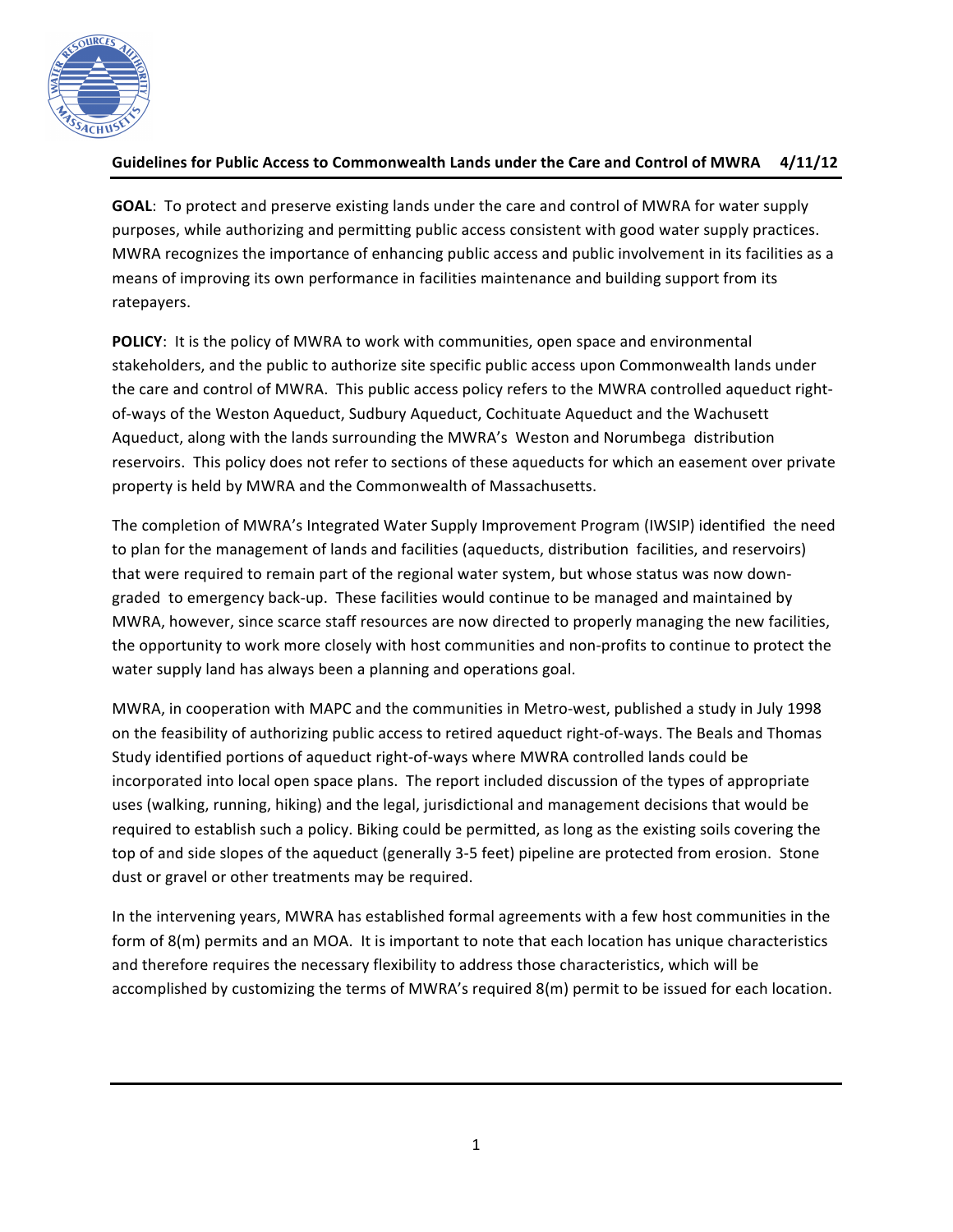#### **MWRA** has identified the following as required standards:

### **General Public Access Permit Conditions**

### **I. MWRA Protections**

MWRA retains care, custody and control of all lands and structures for the purpose of supplying potable water to communities in its service area. No public access activity can supersede this legislative mandate.

As it has with both the Deer Island and Nut Island public access areas, MWRA will work with the permittees and other stakeholders to develop a standardized signage plan that includes information to help educate the public about the water system and its important history, and to inform the public about rules and limitations applicable to use of public access areas. MWRA will have the right to approve of the design, dimensions and wording of any proposed signage.

MWRA has the right to review and approve in advance all of the permittee's work, including plans and specifications.

MWRA may enter upon any permitted location to carry out inspection, maintenance, repair and replacement of its property at any time and without prior approval of the permittee.

MWRA may revoke its  $8(m)$  permit at any time, and the permit is not assignable or transferable.

Permitted activity shall not create additional maintenance responsibilities for MWRA. Permittees will be required to perform all necessary maintenance duties to the satisfaction of MWRA.

Each 8(m) permit shall provide for mutually agreeable release and indemnification terms which will protect MWRA from any and all claims, suits, and causes of action including loss, damage or destruction of property, for personal injury or death of any consultant, contractor, employee or agent of either the permittee or by any entity acting by or through the permittee, and from any member of the public. Permittee shall not charge any fee whatsoever for the right of the public to access or use any part of the land areas subject to MWRA's care, custody and control.

MWRA will maintain the right to impose without advance notice any emergency closure procedures to any permitted public access area in the event of a water supply emergency.

## **II. Permittee Requirements**

Permittee shall develop and submit to MWRA for its approval a comprehensive Use and Access Plan which shall describe all principal uses of the area intended by the Permittee.

Permittee shall develop and submit to MWRA for its approval a Safety and Emergency Response Plan in conjunction with local police and fire departments, including police patrols when necessary.